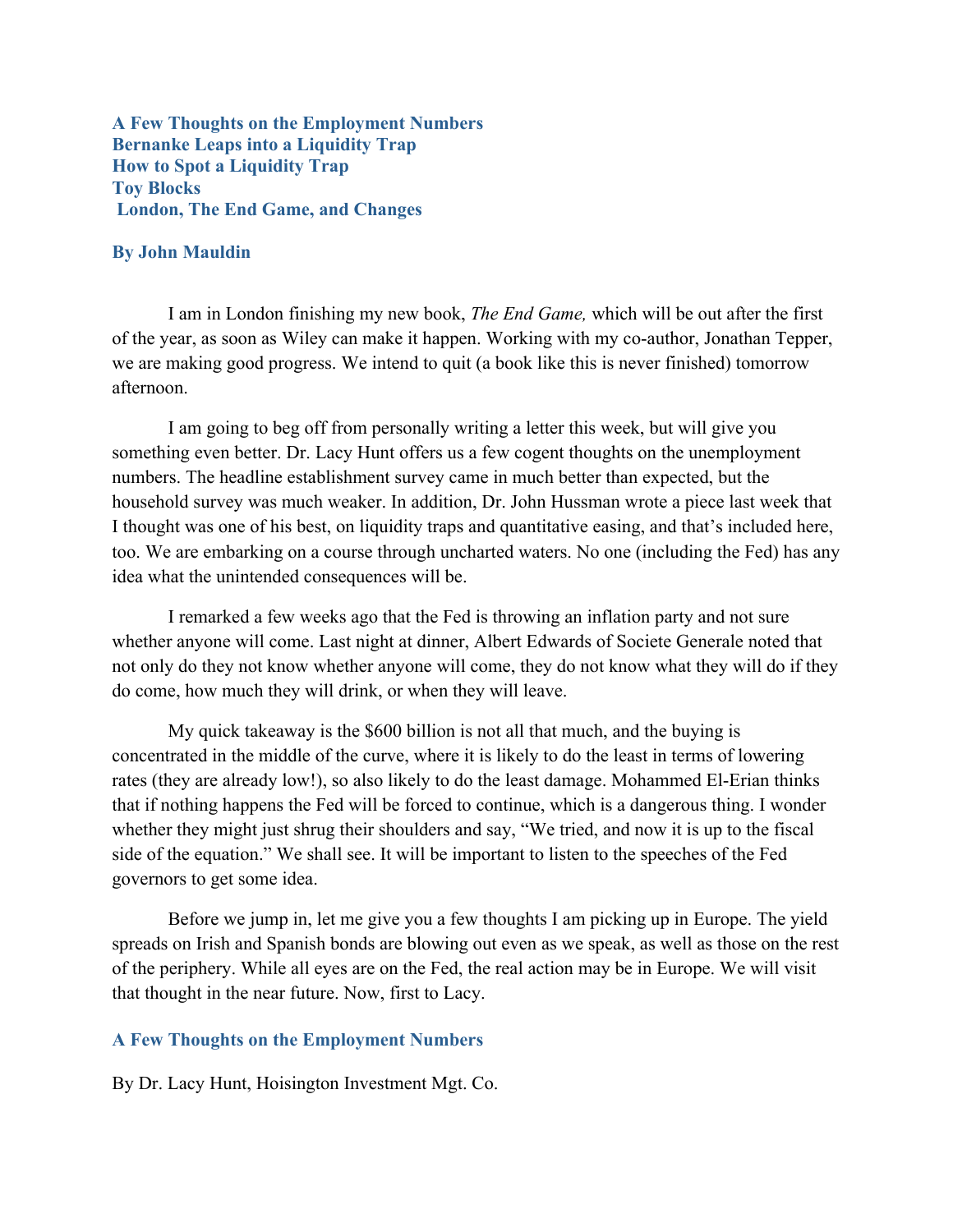The October employment situation was dramatically weaker than the headline 159k increase in the payroll employment measure. The broader household employment fell 330k. The only reason that the unemployment rate held steady is that 254k dropped out of the labor force. The civilian labor force participation rate fell to a new low of 64.5%, indicating that people do not believe that jobs are available, but this serves to hold the unemployment rate down. In addition, the employment-to-population ratio fell to 58.3%, the lowest level in nearly 30 years.

While not actually knowing what happened to the net job change in the non-surveyed small business sector, the Labor Department assumed that 61k jobs were created in that sector. This assumption is not supported by such important private surveys as those from the National Federation of Independent Business or by ADP. Just a month ago the Labor Department had to revise downward the job totals due to a serious overcount of their statistical artifact known as the Birth/Death Model.



The most distressing aspect of this report is that the US economy lost another 124K full-time jobs, thus bringing the five-month loss to 1.1 million in this most critical of all employment categories. In an even more significant sign, the level of full-time employment in October was at the same level that was reached originally in December 1999, almost 11 years ago (see attached chart). An economy cannot generate income growth by continuing to substitute part-time work for full-time employment. This loss of full-time jobs goes a long way to explain why real personal income less transfer payments has been unchanged since May.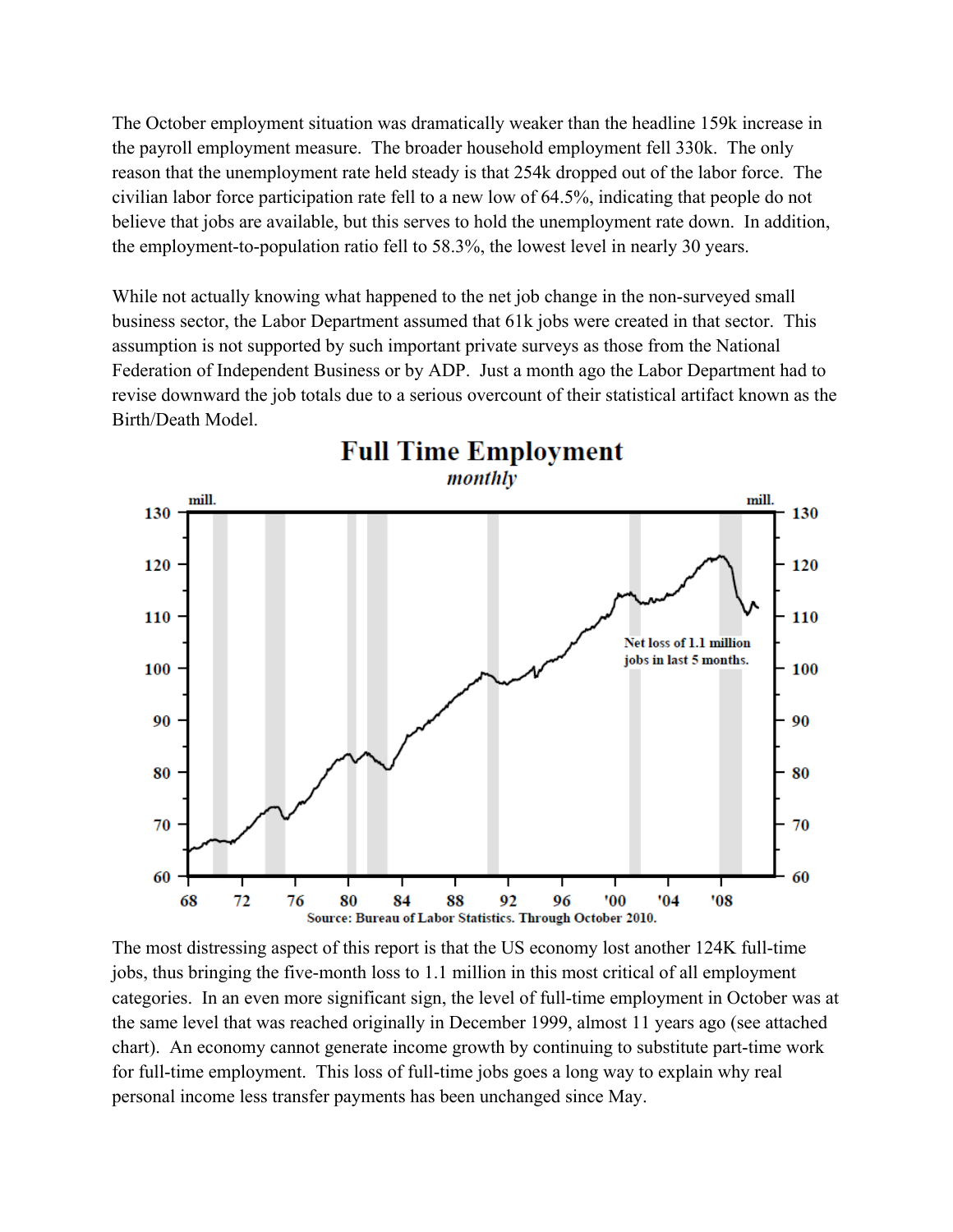The weakness in real income is probably lost in an environment in which the Fed is touting the gain in stock prices and consumer wealth resulting from the latest quantitative easing (QE), but QE has unintended negative consequences for real household income. Due to higher prices of energy and food commodities, QE may result in less funds for discretionary spending for consumers whose incomes are stagnant. Also, with five-year yields falling below 1%, rates on CDs and other types of short-term bank deposits will decline, also cutting into household income. At the end of the day these effects will be more powerful than any stock-price boost in consumer spending, which, as always, will be very small and slow to materialize.

To have a broad-based recovery, the manufacturing sector must participate. Contrary to the ISM survey, manufacturing jobs fell 7k, the third consecutive drop, resulting in a net loss over the past three months of 35k.

In summary, the latest economic developments indicate a slight worsening of underlying fundamental conditions.

# Bernanke Leaps into a Liquidity Trap

John P. Hussman, Ph.D. www.hussmanfunds.com

"There is the possibility ... that after the rate of interest has fallen to a certain level, liquidity preference is virtually absolute in the sense that almost everyone prefers cash to holding a debt at so low a rate of interest. In this event, the monetary authority would have lost effective control."

## – John Maynard Keynes, *The General Theory*

One of the many controversies regarding Keynesian economic theory centers around the idea of a "liquidity trap." Apart from suggesting the potential risk, Keynes himself did not focus much of his analysis on the idea, so much of what passes for debate is based on the ideas of economists other than Keynes, particularly Keynes' contemporary John Hicks. In the Hicksian interpretation of the liquidity trap, monetary policy transmits its effect on the real economy by way of interest rates. In that view, the loss of monetary control occurs because, at some point, a further reduction of interest rates fails to stimulate additional demand for capital investment.

Alternatively, monetary policy might transmit its effect on the real economy by directly altering the quantity of funds available to lend. In that view, a liquidity trap would be characterized by the failure of real investment and output to expand in response to increases in the monetary base (currency and reserves).

In either case, the hallmark of a liquidity trap is that holdings of money become "infinitely elastic." As the monetary base is increased, banks, corporations, and individuals simply choose to hold onto those additional money balances, with no effect on the real economy. The typical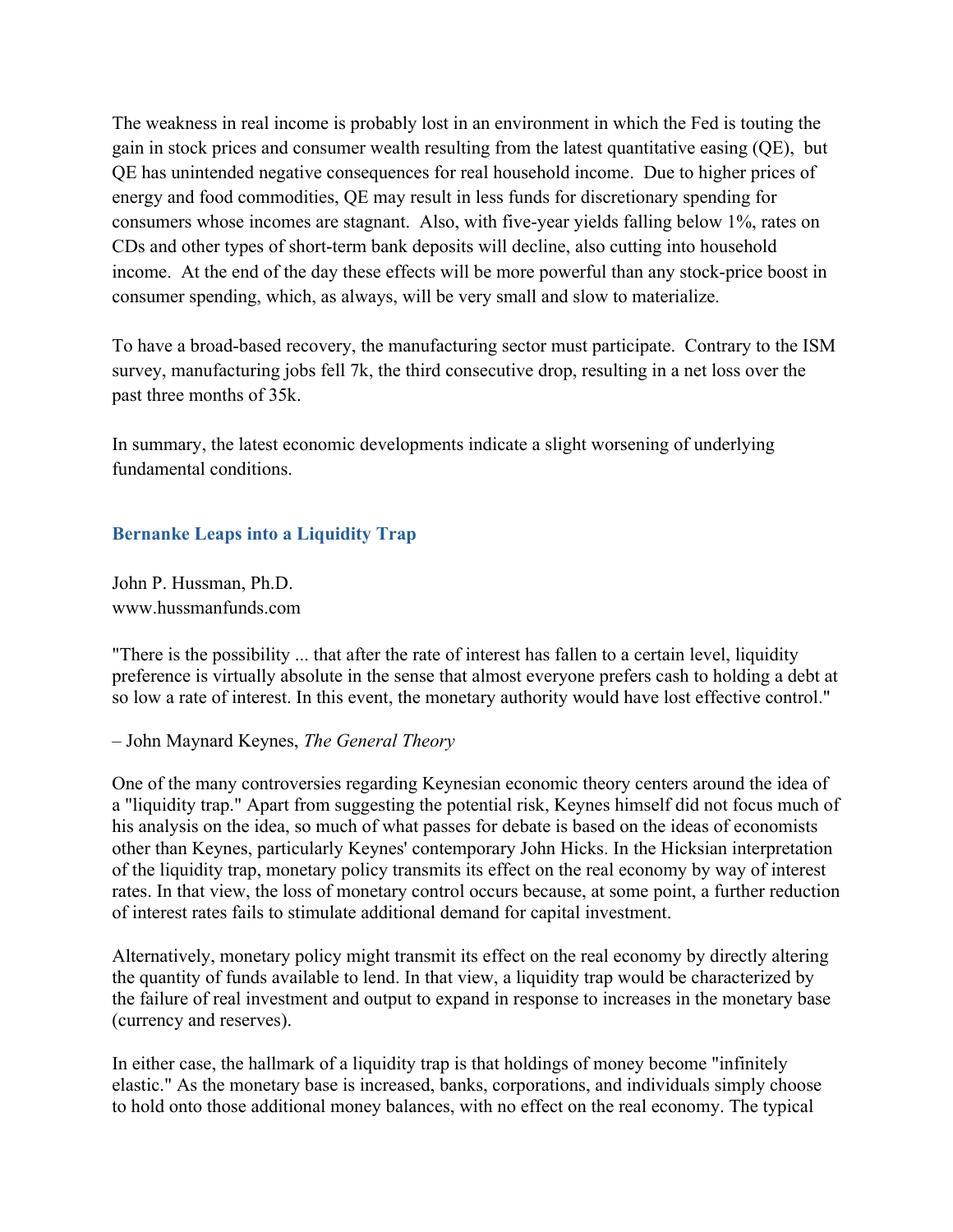Econ 101 chart of this is drawn in terms of "liquidity preference," that is, desired cash holdings plotted against interest rates. When interest rates are high, people choose to hold less cash because cash doesn't earn interest. As interest rates decline toward zero (and especially if the Fed chooses to *pay* banks interest on cash reserves, which is presently the case), there is no effective difference between holding riskless debt securities (say, Treasury bills) and riskless cash balances, so additional cash balances are simply kept idle.



## **Velocity**

A related way to think about a liquidity trap is in terms of monetary velocity: nominal GDP divided by the monetary base. (The identity, which is true by definition, is  $M * V = P * Y -$  the monetary base times velocity is equal to the price level times real output).

Velocity is just the dollar value of GDP that the economy produces *per dollar* of monetary base. You can also think of velocity as the number of times that one dollar "turns over" each year to purchase goods and services in the economy. Rising velocity implies that money is "turning over" more rapidly, so that nominal GDP is increasing faster than the stock of money. If velocity rises, holding the quantity of money *constant*, you'll observe either growth in real output or inflation. Falling velocity implies that a given stock of money is being hoarded, so that nominal GDP is growing slower than the stock of money. If velocity falls, holding the quantity of money *constant*, you'll observe either a decline in real GDP or deflation.

The belief that an increase in the money supply will result in an increase in GDP relies on the assumption that velocity will not decline in proportion to the increase in money. Unfortunately for the proponents of "quantitative easing," this assumption fails spectacularly in the data – both in the U.S. and internationally – particularly at a zero interest rate.

#### How to Spot a Liquidity Trap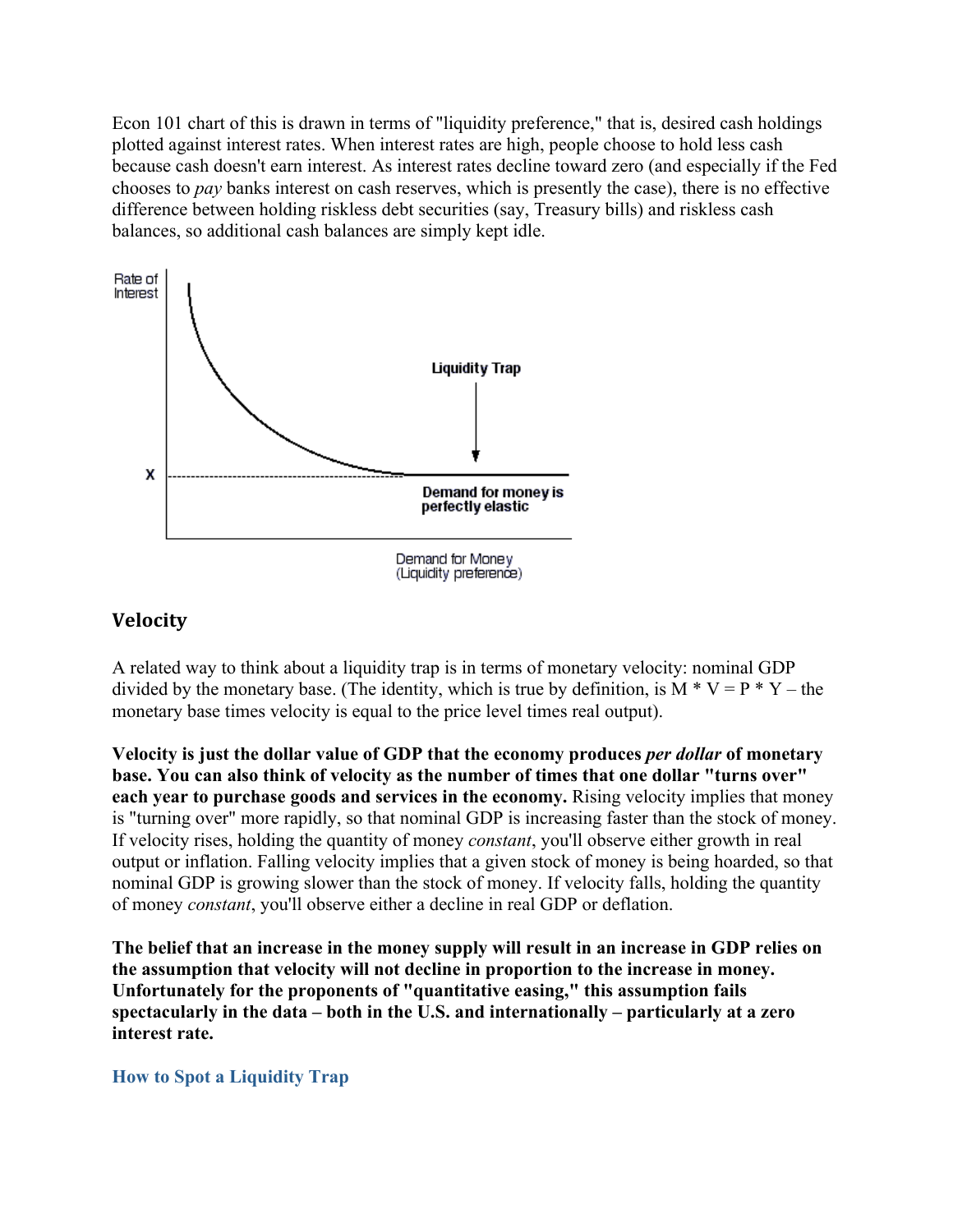The chart below plots the velocity of the U.S. monetary base against interest rates since 1947. Since high money holdings correspond to low velocity, the graph is simply the mirror image of the theoretical chart above.

Few theoretical relationships in economics hold quite this well. Recall that a Keynesian liquidity trap occurs at the point when interest rates become so low that cash balances are passively held regardless of their size. The relationship between interest rates and velocity therefore goes flat at low interest rates, since increases in the money stock simply produce a proportional decline in velocity, without requiring any further decline in yields. Notice the cluster of observations where the interest rate is zero? Those are the most recent data points.



One might argue that while short-term interest rates are essentially zero, long-term interest rates are not, which might leave some room for a "Hicksian" effect from QE – that is, a boost to investment and economic activity in response to a further decline in long-term interest rates. The problem here is that longer-term interest rates, in an expectations sense, are already essentially at zero. The remaining yield on longer-term bonds is a risk premium that is commensurate with U.S. interest-rate volatility (Japanese risk premiums are lower, but they also have nearly zero interest-rate variability). So QE at this point represents little but an effort to drive risk premiums to levels that are inadequate to compensate investors for risk. This is unlikely to go well. Moreover, as noted below, the precise level of long-term interest rates is not the main constraint on borrowing here. The key issues are the rational desire to reduce debt loads, and the inadequacy of profitable investment opportunities in an economy flooded with excess capacity.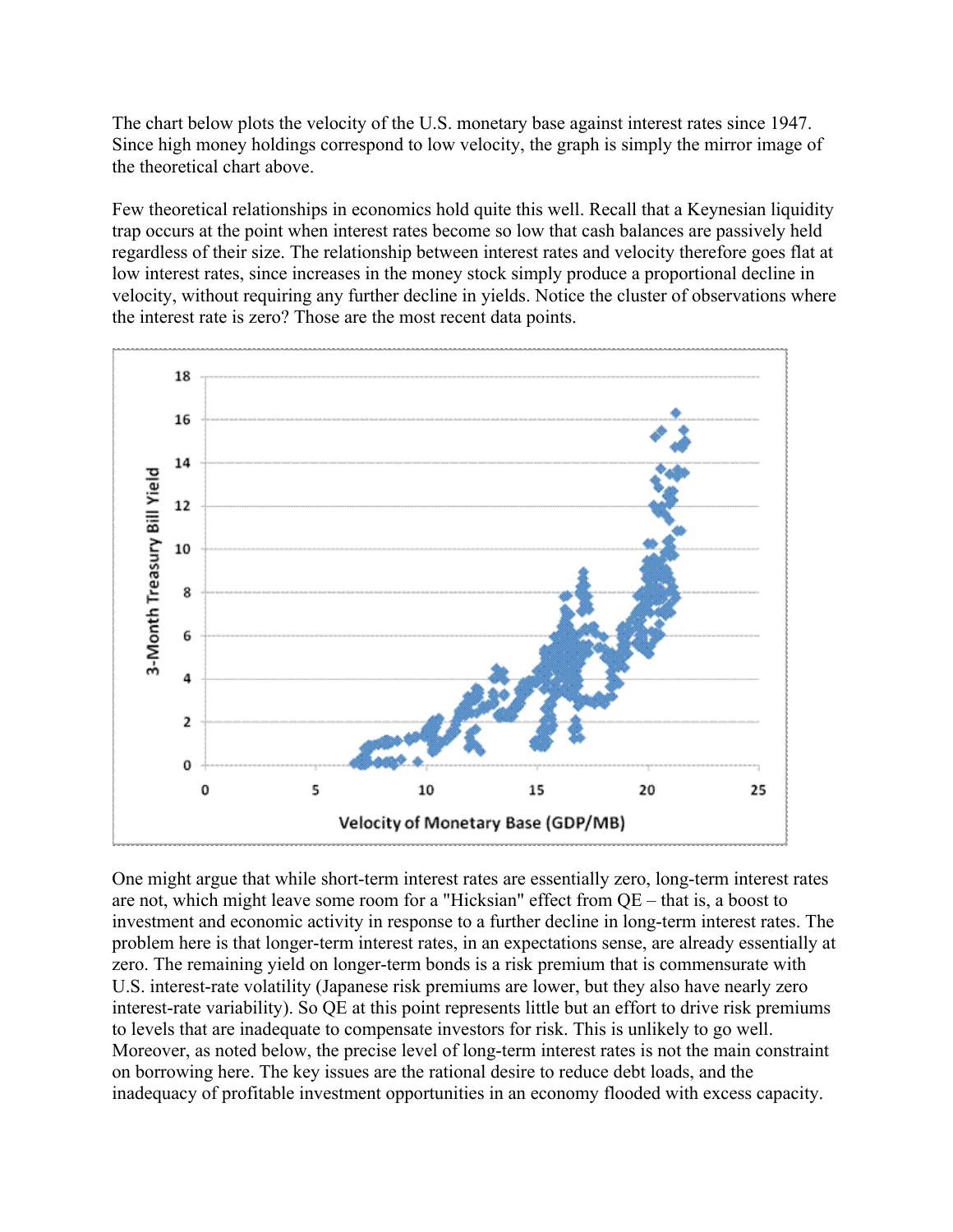One of the most fascinating aspects of the current debate about monetary policy is the belief that changes in the money stock are tightly related either to GDP growth or inflation at all. Look at the historical data and you will find no evidence of it. Over the years, I've repeatedly emphasized that inflation is primarily a reflection of *fiscal* policy – specifically, growth in the outstanding quantity of government liabilities, regardless of their form, in order to finance unproductive spending. Look at the experience of the 1970s (which followed large expansions in transfer payments), as well as every historical hyperinflation, and you'll find massive increases in government spending that were made without regard to productivity (Germany's hyperinflation, for instance, was provoked by continuous wage payments to striking workers).

Likewise, real economic growth has no observable correlation with growth in the monetary base (the correlation is actually slightly negative but insignificant). Rather, economic growth is the result of hundreds of millions of individual decision-makers, each acting in their best interests to shift their consumption plans, saving, and investment in response to desirable opportunities that they face. Their behavior cannot simply be induced by changes in the money supply or in interest rates, absent those desirable opportunities.

You can see why monetary-base manipulations have so little effect on GDP by examining U.S. data since 1947. *Expand the quantity of base money, and it turns out that velocity falls in nearly direct proportion.* The cluster of points at the bottom right reflect the most recent data.

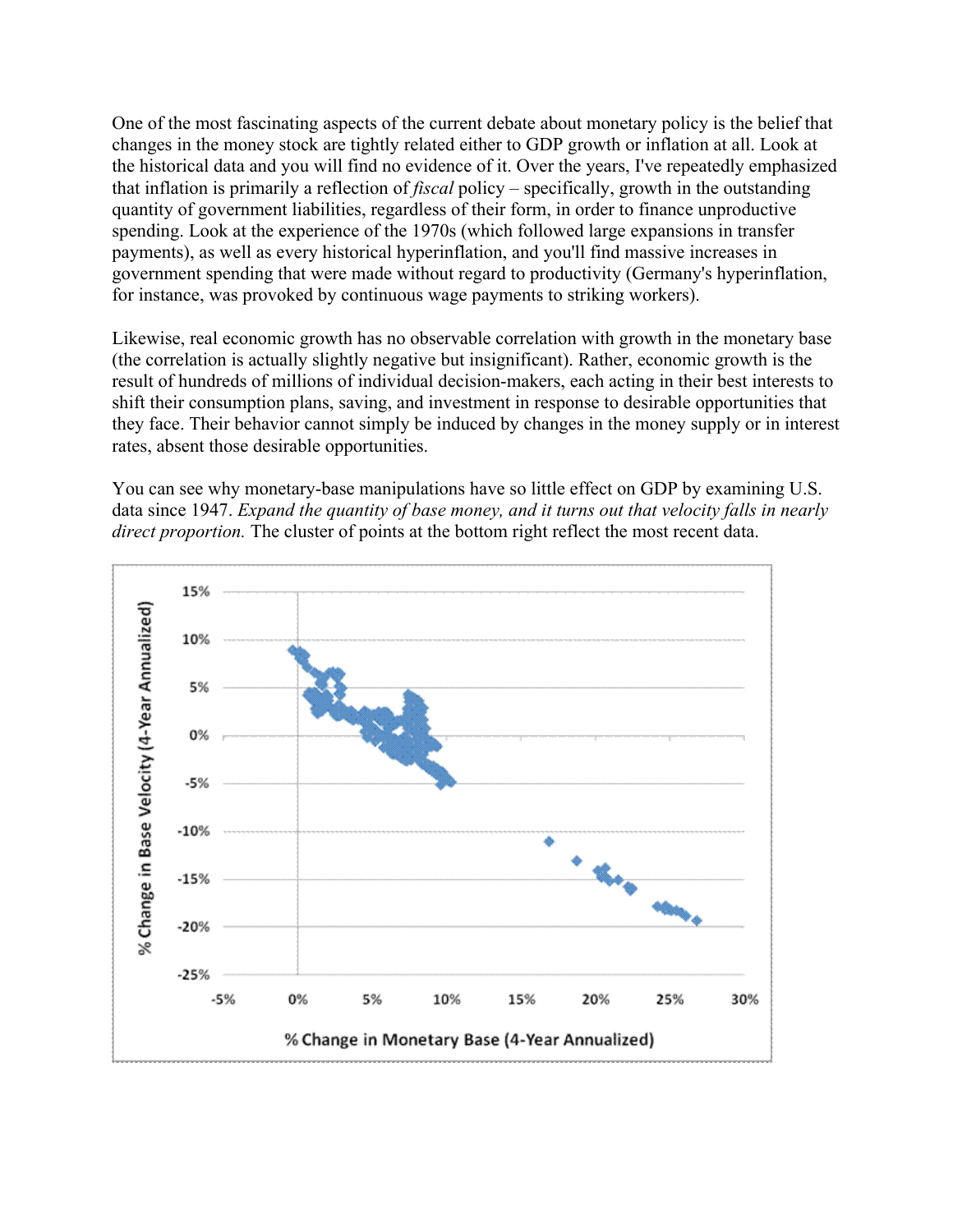[Geek's Note: The slope of the relationship plotted above is approximately -1, while the Y intercept is just over 6%, which makes sense, and reflects the long-term growth of nominal GDP, virtually independent of variations in the monetary base. For example, 6% growth in nominal GDP is consistent with 0% M and 6% V, 5% M and 1% V, 10% M and -4% V, etc. There is somewhat more scatter in 3-year, 2-year and 1-year charts, but it is *random* scatter. If expansions in base money were correlated with predictably higher GDP growth, and contractions in base money were correlated with predictably lower GDP growth, the slope of the line would be flatter and the fit would still be reasonably good. We don't observe this.]

Just to drive the point home, the chart below presents the same historical relationship in *Japanese* data over the past two decades. One wonders why anyone expects quantitative easing in the U.S. to be any less futile than it was in Japan.



Simply put, monetary policy is far less effective in affecting real (or even nominal) economic activity than investors seem to believe. The main effect of a change in the monetary base is to change monetary velocity and short-term interest rates. Once shortterm interest rates drop to zero, further expansions in base money simply induce a proportional collapse in velocity.

I should emphasize that the Federal Reserve does have an *essential* role in providing liquidity during periods of crisis, such as bank runs, when people are rapidly converting bank deposits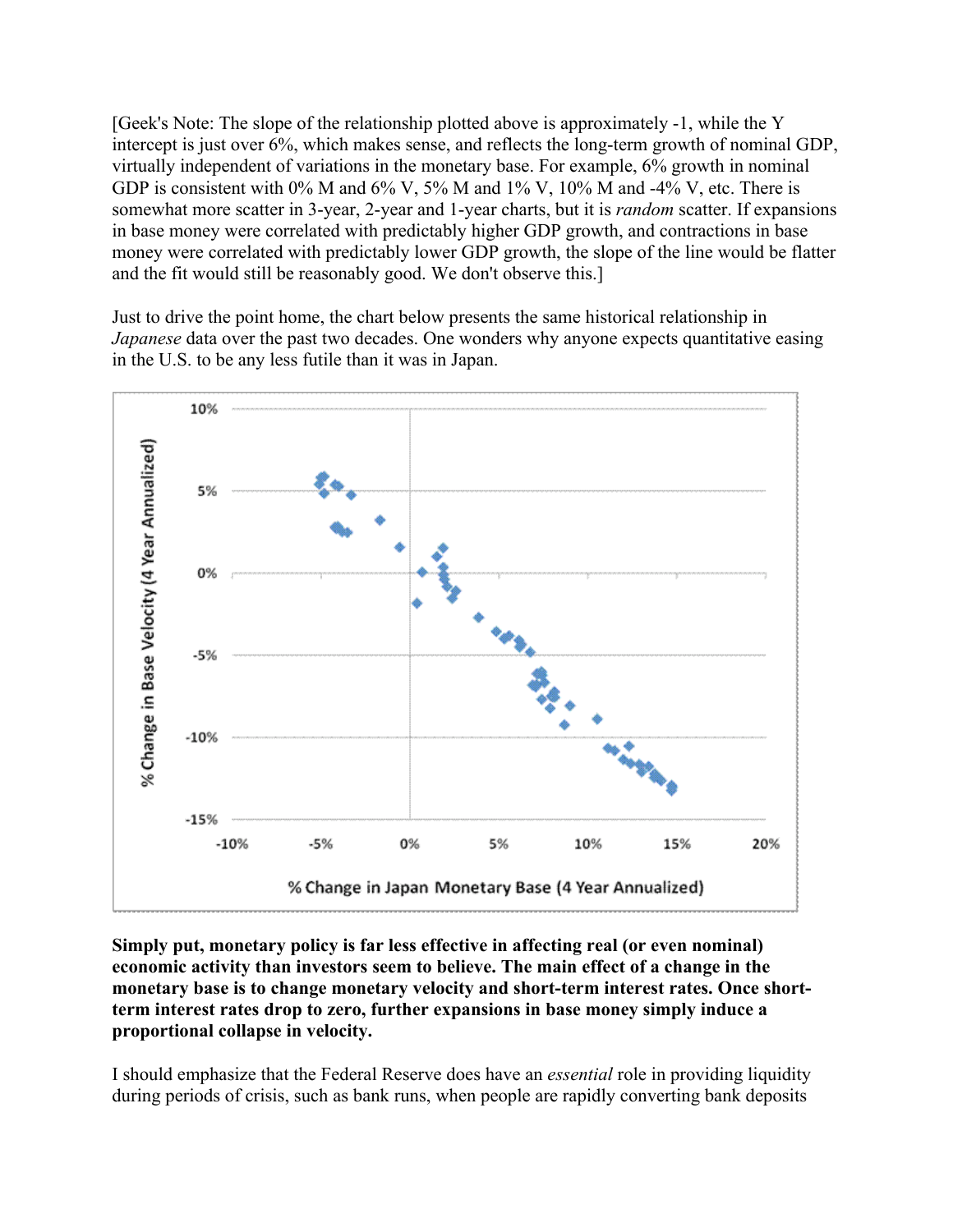into currency. Undoubtedly, we would have preferred the Fed to have provided that liquidity in recent years through open-market operations using Treasury securities, rather than outright purchases of the debt securities of insolvent financial institutions, which the public is now on the hook to make whole. The Fed should not be in the insolvency bailout game. Outside of openmarket operations using Treasuries, Fed loans during a crisis should be exactly that, loans – and preferably following Bagehot's Rule ("lend freely but at a high rate of interest"). Moreover, those loans must be senior to any obligation to bank bondholders – the public's claim should precede private claims. In any event, when liquidity constraints are truly binding, the Fed has an essential function in the economy.

At present, however, the governors of the Fed are creating massive distortions in the financial markets with little hope of improving real economic growth or employment. There is no question that the Fed has the ability to affect the supply of base money, and can affect the level of longterm interest rates, given a sufficient volume of intervention. The real issue is that neither of these factors is currently imposing a binding constraint on economic growth, so there is no benefit in relaxing them further. The Fed is pushing on a string.

## Toy Blocks

Certain economic equations and regularities make it tempting to assume that there are simple cause-effect relationships that would allow a policy maker to directly manipulate prices and output. While the Fed *can* control the monetary base, the behavior of prices and output is based on a whole range of factors outside of the Fed's control. Except at the shortest maturities, interest rates are also a function of factors well beyond monetary policy.

Analysts and even policy makers often ignore equilibrium, preferring to think only in terms of demand, or only in terms of supply. For example, it is widely believed that lower real interest rates will result in higher economic growth. But in fact, the historical correlation between real interest rates and GDP growth has been *positive* – on balance, higher real interest rates are associated with *higher* economic growth over the following year. This is because higher rates reflect strong demand for loans and an abundance of desirable investment projects. Of course, nobody would propose a policy of raising real interest rates to stimulate economic activity, because they would recognize that higher real interest rates were an *effect* of strong loan demand, and could not be used to *cause* it. Yet despite the fact that loan demand is weak at present, due to the lack of desirable investment projects and the desire to reduce debt loads (which has in turn contributed to keeping interest rates low), the Fed seems to believe that it can eliminate these problems simply by depressing interest rates further. Memo to Ben Bernanke: Loan demand is inelastic here, and for good reason. Whatever happened to thinking in terms of equilibrium?

Neither economic growth nor the demand for loans is a simple function of interest rates. If consumers wish to reduce their debt, and companies do not have a desirable menu of potential investments, there is little benefit in reducing interest rates by another percentage point, because the precise cost of borrowing is not the issue. The current thinking by the FOMC seems to treat individual economic actors as little, unthinking toy blocks that can be moved into the desired positions at will. Instead, our policy makers should be carefully examining the constraints and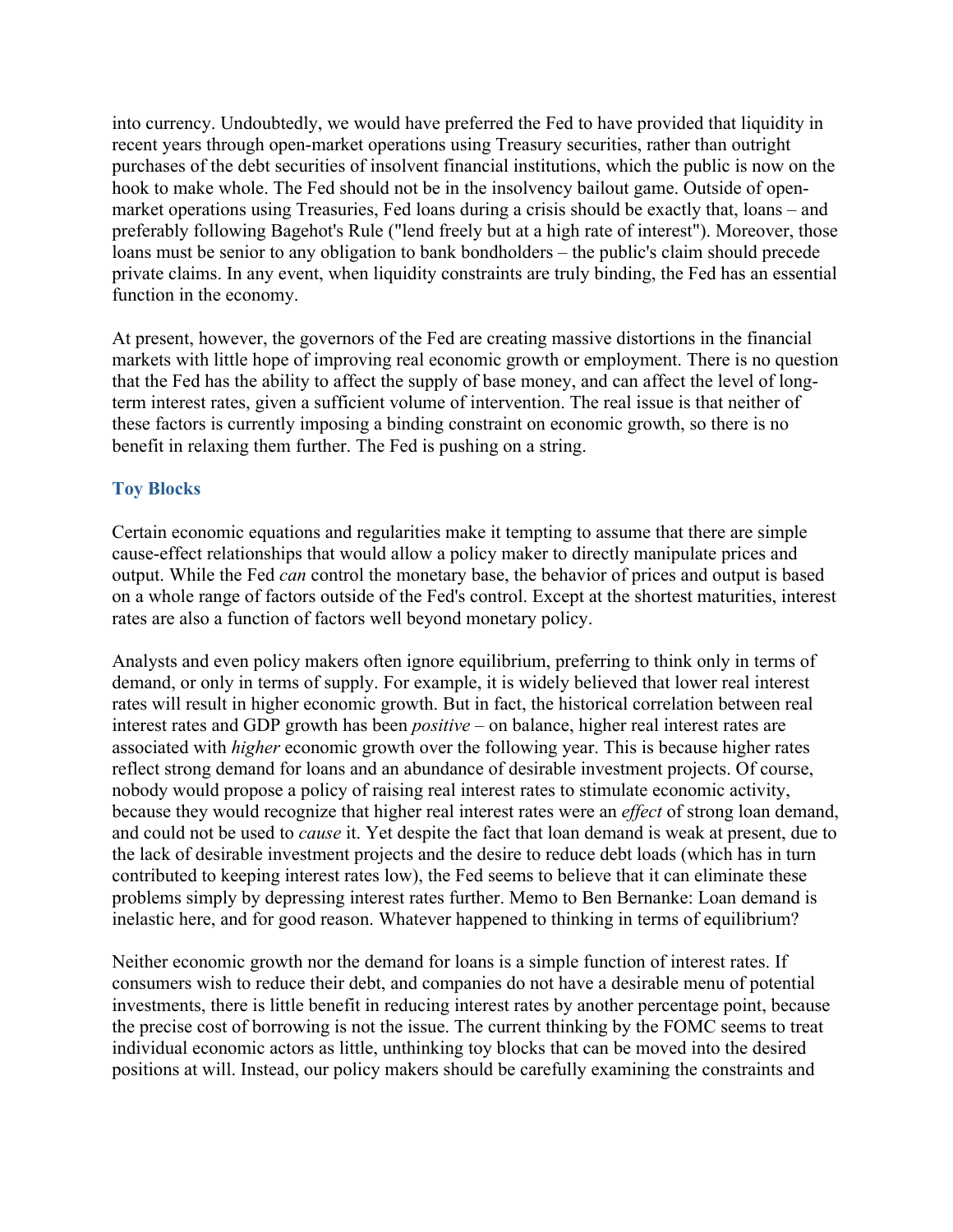interests that are important to people, and act in a way that responsibly addresses those constraints.

A good example of this "toy block" thinking is the notion of forcing individuals to spend more and save less by increasing people's expectations about inflation (which would drive real interest rates to negative levels). As I noted last week, if one examines economic history, one quickly discovers that just as lower nominal interest rates are associated with lower *monetary* velocity, negative real interest rates are associated with lower velocity of *commodities* (hoarding). Look at the price of gold since 1975. When real interest rates have been negative (even simply measured as the 3-month Treasury bill yield minus trailing annual CPI inflation), gold prices have appreciated at a 20.7% annual rate. In contrast, when real interest rates have been positive, gold has appreciated at just 2.1% annually. The tendency toward commodity hoarding is particularly strong when economic conditions are very weak and desirable options for real investment are not available. When real interest rates have been negative and the Purchasing Managers Index has been below 50, the XAU gold index has appreciated at an 85.7% annual rate, compared with a rate of just 0.1% when neither has been true. Despite these tendencies, investors should be aware that the volatility of gold stocks can often be intolerable, so finer methods of analysis are also essential.

Quantitative easing promises to have little effect except to provoke commodity hoarding, a decline in bond yields to levels that reflect nothing but risk premiums for maturity risk, and an expansion in stock valuations to levels that have rarely been sustained for long (the current Shiller P/E of 22 for the S&P 500 has typically been followed by 5- to 10-year total returns below 5% annually). The Fed is not helping the economy, it is encouraging a bubble in risky assets, and an increasingly unstable one at that. The Fed has now placed itself in the position where small changes in its announced policy could have disastrous effects on a whole range of financial markets. This is not sound economic thinking but misguided tinkering with the stability of the economy.

# **Implications for Policy**

In 1978, MIT economist Nathaniel Mass developed a framework for the liquidity trap based on microeconomic theory – rational decisions made at the level of individual consumers and firms. The economic dynamics resulting from the model he suggested seem strikingly familiar in the context of the recent economic downturn. They offer a useful way to think about the current economic environment and appropriate policy responses that might be taken.

"The theory revolves around a set of forces that for a period of time promote cumulative expansion of capital formation, but eventually lead to overexpansion of capital production capacity and then into a situation where excess capacity strongly counteracts expansionary monetary policies.

"The capital boom followed by depression runs much longer than the usual short-term business cycle, and is powerfully driven by capital investment interactions. *The weak impact of monetary stimulus on real activity arises because additional money has little force in stimulating*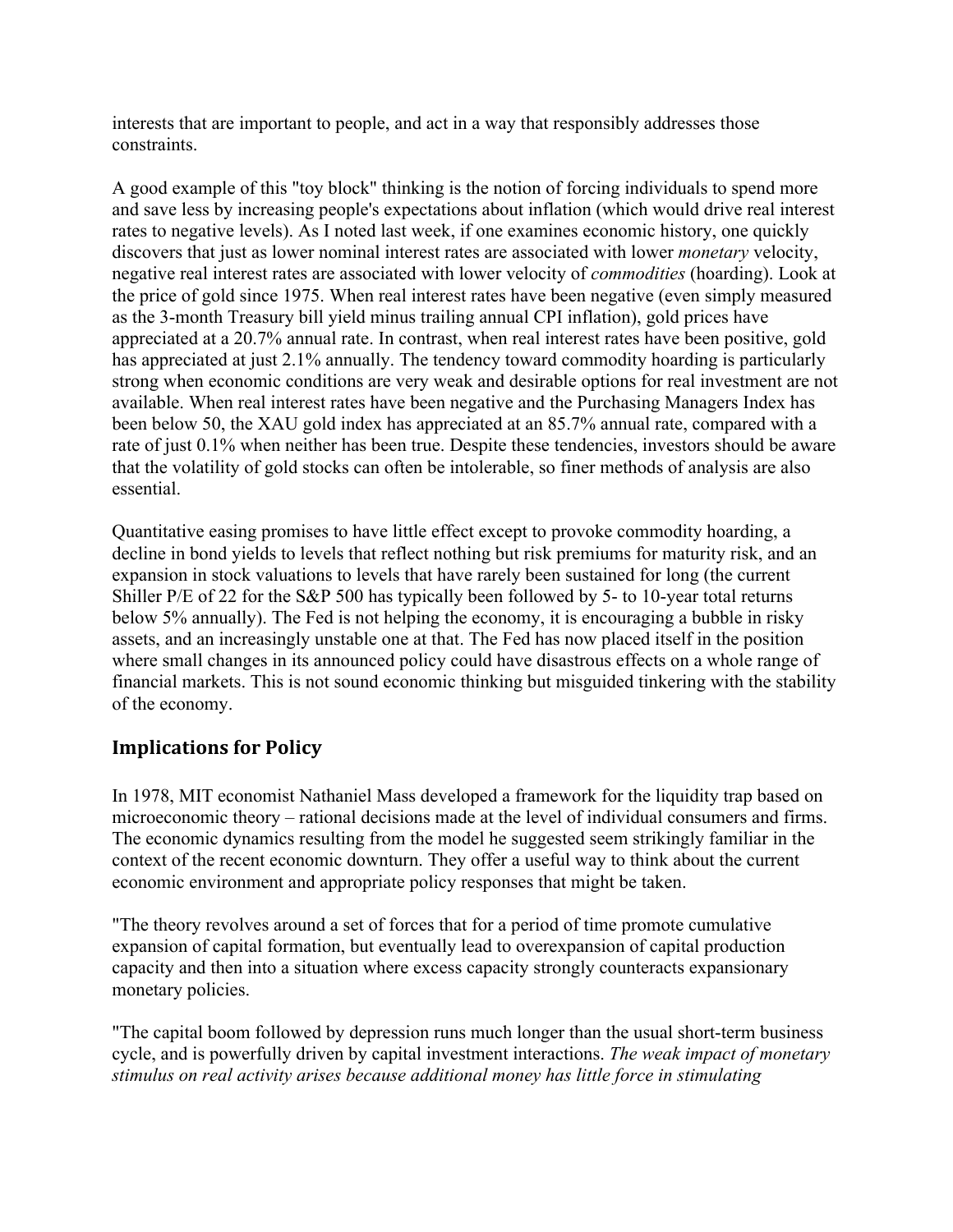*additional capital investment during a period of general overcapacity.* Instead, money is withheld in idle balances when profitable investment opportunities are scarce."

In one illustration of the model, Mass introduces a monetary stimulus much like what Alan Greenspan engineered following the 2000-2002 recession (which was also preceded by an unusually large buildup of excess capacity, leading to an investment-led downturn). Though Greenspan's easy-money policy didn't prompt a great deal of business investment, it did help to fuel the expansion in another form of investment, specifically housing. Mass describes the resulting economic dynamics:

"Following the monetary intervention, relatively easy money provides a greater incentive to order capital... But now the overcapacity that characterizes the peak in the production of capital goods reaches an even higher level than without the stimulus. This overcapacity eventually makes further investment even less attractive and causes the decline in capital output to proceed from a higher peak and at a faster pace. Due to persistent excess capital which cannot be reduced as fast as labor can be cut back to alleviate excess production, unemployment actually remains higher on the average following the drop in production."

In what reads today as a further warning against Bernanke-style quantitative easing, Mass observed:

"Even aggressive monetary intervention can do little to correct excess capital… Once excess capacity develops, the forces that previously led to aggressive expansion are almost played out. Efforts to prolong high investment can produce even more excess capital and lead to a more pronounced readjustment later."

Mass concluded his 1978 paper with an observation from economist Robert Gordon:

"Why was the recovery of the 1930's so slow and halting in the United States, and why did it stop so far short of full employment? We have seen that the trouble lay primarily in the lack of inducement to invest. Even with abnormally low interest rates, the economy was unable to generate a volume of investment high enough to raise aggregate demand to the full employment level."

I've generally been critical of Keynes' willingness to advocate government spending regardless of its quality, which focused too little on the long-term effects of diverting private resources to potentially unproductive uses. His remark that "In the long-run we are all dead" was a reflection of this indifference. Still, I do believe that fiscal responses *can* be useful in a protracted economic downturn, and can include projects such as public infrastructure, incentives for research and development, and investment incentives in sectors that are not burdened with overcapacity. Additional deficit spending is harmful when it fails to produce a stream of future output sufficient to service the debt, so the expected *productivity* of these projects is the essential consideration. Given present economic conditions, it appears clear that Keynes was right about the dangers of easy monetary policy when an economic downturn results from overcapacity. As I noted last week in The Recklessness of Quantitative Easing, better options are available on the fiscal menu.